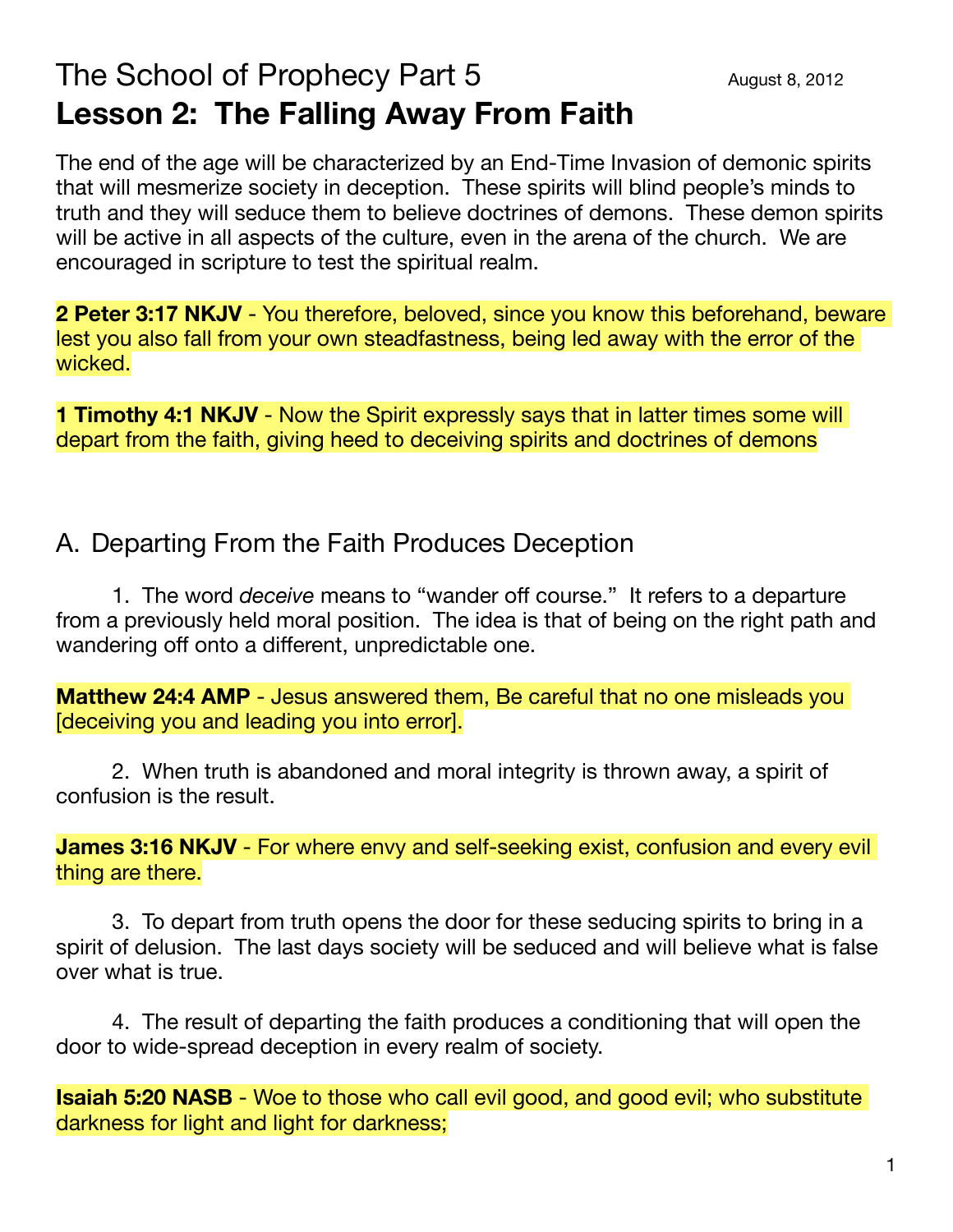5. The word *depart* (aphistemi) means to distance one's self, to withdraw from or to shrink back. This word pictures a person who changes his position of once held strong beliefs and now believes something quite different.

6. The Word indicates that there will be a falling away, a rebellion, an abandonment of the truth; a rejection of God's revelation. This is what is called an apostasy - a defection from the true God and the faith of the Gospel of Christ.

**2 Thessalonians 2:3 NKJV** - Let no one deceive you by any means; for that Day will not come unless the falling away comes first, and the man of sin is revealed, the son of perdition.

Falling away (apostasia) - to withdraw; to defect; to forsake; to leave

**Hebrews 10:25 NKJV** - Not forsaking the assembling of ourselves together, as is the manner of some, but exhorting one another, and so much the more as you see the Day approaching.

Forsake (egkataleipo) - to abandon; to desert; to leave in the lurch

## B. Giving Heed to Demonic Influence

1. Society will put pressure on believers to embrace lifestyles that are contrary to what the Bible teaches us.

2. Deceiving Spirits will negate the power and authority of what Jesus did at the cross. They will suggest that the cross was not a divine plan of salvation.

**Philippians 3:18 AMP** - For there are many, of whom I have often told you and now tell you even with tears, who walk (live) as enemies of the cross of Christ (the Anointed One).

3. Seducing Spirits will always attack the Word of God. The devil was a master of twisting scripture to bring people's minds into a state of confusion.

**2 Corinthians 11:3-4 NASB** - But I am afraid that, as the serpent deceived Eve by his trickery, your minds will be led astray from sincere and pure devotion to Christ. For if one comes and preaches another Jesus whom we have not preached, or you receive a different spirit which you have not received, or a different gospel which you have not accepted, this you tolerate very well!